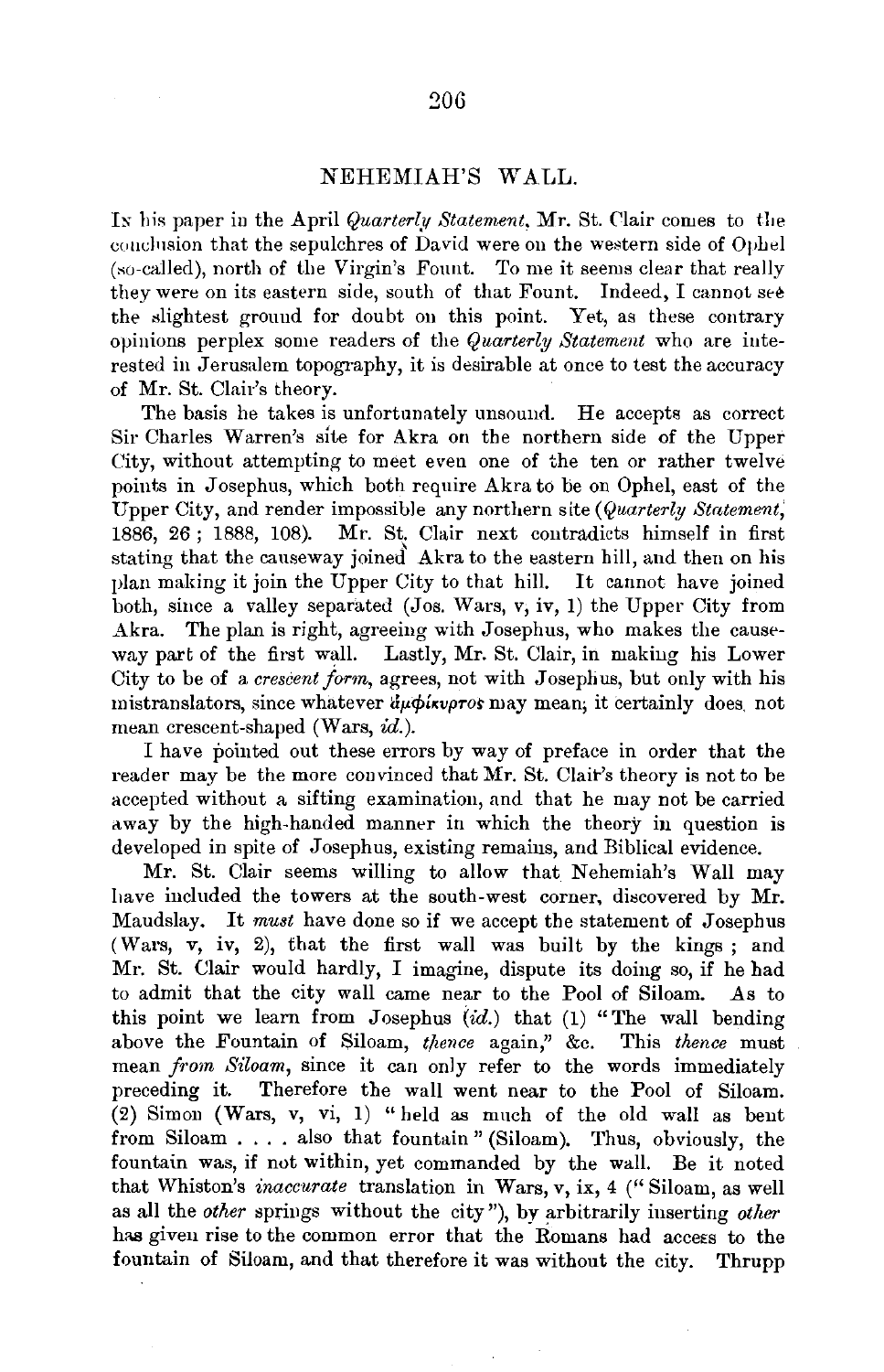points out that the words of Josephus do not imply any such thing. (3) "The Romans drove the Jews out of the Lower City and set all on fire as far as Siloam" (vi, vii, 2). If Mr. St. Clair desires to appeal to Josephus (as he does ou page 91), these passages afford evidence enough to show that the wall went near to the Pool of Siloam. The Jewish historian, however, often errs. Therefore, I will not press his evidence in: support of my two main objections (page 38), that the wall passed close to the Virgin's Fount, and sufficiently near to the Pool of Siloam to defend it.

Unconsciously Mr. St. Clair gives on his plan the strongest possible refutation of his own theory, inasmuch as it shows (1) the winding aqueduct cut through Ophel from the Virgin's Fount to the Pool of Siloam, and (2) the secret passage above that Fount discovered by Sir Charles Warren.

But some one will ask, how do these remains refute the theory in question? The simple answer is that by leaving the Fount  $500$  feet and the Pool 1,200 feet outside Jerusalem, Mr. St. Clair makes both the aqueduct and the passage to be but mere exhibitions of the folly not only of the original constructors, but also of those who used the passage as well as of those who executed the famous inscription found in the aqueduct. For who with immense labour would hew a tunnel 1,700 feet long, through a rocky hill, to convey water from one point to another, when it could more readily be conducted along the side of the hill, and already was so conducted, as Mr. Schick's discovery proves *(Quarterly Statement,*  1889, 35), at the very time the tunnel was made ? Who, again, without a reason, would cut through rock an underground staircase, with a shaft forming a draw-well; and who, further, after the contrivance was finished, would care to use it, when it was easier and far more pleasant to go down the hill under the open sky and draw the water direct from the fountain itself ? Who, lastly, would care to sit in a cramped position in order to engrave on the rock an account of a perfectly useless undertaking? Yet one and all of these incredible suppositions must be admitted if Mr. St. Clair's novel line for the wall is to be adopted.

It is far better to suppose that the ancients acted with a reason than without one, though it may need some thought to decide what that reason was.

Happily Dr. Robinson's penetratign discerned the object of the aqueduct, long before the discovery of the staircase confirmed the correctness of his conjecture. He says it seems to have been "important to carry the water from one point to the other, in such a way that it could not be cut off by a besieging army. This purpose would have been futile had either of these points lain without the fortification," or been undefended.

This judicious remark. was supported by Sir Charles Warren's discovery of a staircase (opening southwards on Ophel), by which those within the city would have access to the waters of the Virgin's Fount

p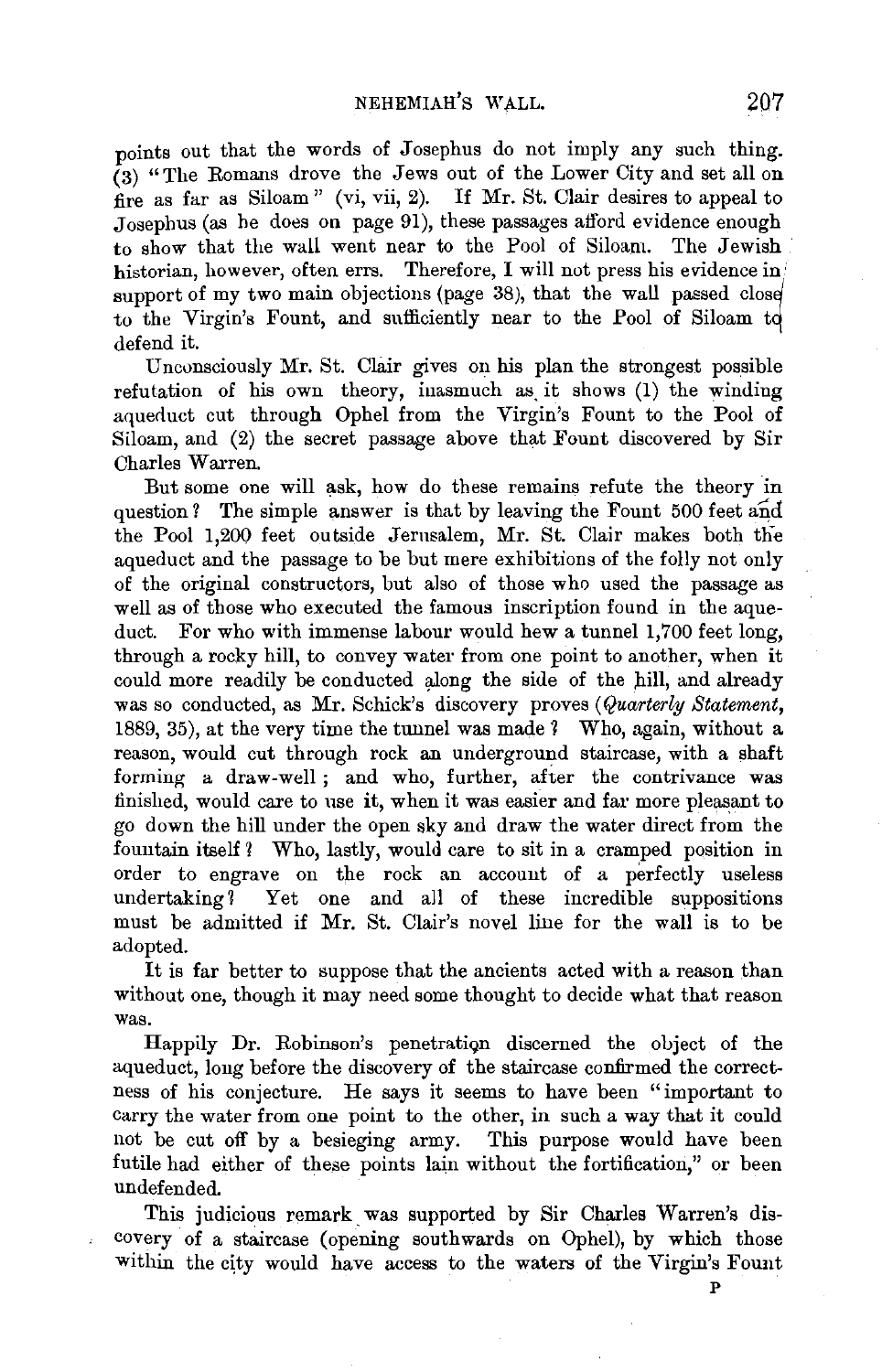without going outside the fortifications (see "Recovery of Jerusalem," 238).

There is hardly need to say more against the proposed line of wall; yet the clearest proof has still to be adduced, namely the *direct* Biblical evidence of the aqueduct being made, and the indirect evidence of the staircase being used, though for a purpose very different from what its authors ever intended.

Patient research has proved Gihon to be the Virgin's Fount. We learn from 2 Chron. xxxiii., 14, that Manasseh built an outer wall to the city of David on the west side of Gihon. Surely here we have a wall built on Ophel close to the Virgin's Fount. Previously (xxxii, 30) Hezekiah had " stopped the upper spring of the waters of Gihon and brought them straight down (or by an uhderground way-Variorum Bible) on the west side (or to the west side) of the city of David." Why! Here the very construction of the aqueduct is recorded, while the reason of Hezekiah's great water-works is given in verse 4. "They stopped all the fountains, saying-why should the kings of Assyria come and find much water ?"

I have pointed out (1878, 129, 184) that the staircase or secret passage proved invaluable to the Jebusites, until Joab climbing the shaft with the help or connivance of Aramah, got up through the *Tzinnor* or gutter (as the passage in whole  $\overline{or}$  part is called in 2 Saml. v, 8) and so captured the castle of Zion. That the *gutter* was this shaft, seemed (1884, 175) as absurd to Prof. Sayce, as that it was a *waterfall* still seems to me. No addition indeed to Jerusalem could possibly be more picturesque than a cataract feathered with maidenhair fern, but criticism must interpose, Where is the waterfall now, and whence flowed the water then?

On the other hand, in defence of my *shaft* (or *passage*) I can urge that Kennicott thus explained the Hebrew word a hundred, years ago, and that Rir Charles Warren discovered the passage ten years before it was proved that the castle of the Jebusites was on Ophel so called. That this was its site is a fact; that a passage was made to the spring gives the reason for the fact. A strong prejudice exists against Kennicott's solution, but without the least reason. A similar passage is mentioned by Polybius as existing at Rabboth Ammon (1878, 190) in B.C. 218, and is probably alluded to by Josephus (Ant. vii, vii, 8) as existing in David's time. In *Quarterly Statement,* 1881, 256, mention is made of a like contrivance at Gibeon. If further refutation of Mr. St. Clair's theory is desired, let me briefly show how it falls to pieces under the weight of its o.wn inconsistencies.

1. It is maintained that the four turnings and one corner named in Neh. iii, 19-25, coincide with those along his line of wall. To attain this harmony, the one and same turning in verses 19-20 has to count as two (p. 93). Again the first salient angle (a very prominent corner on his plan) south of the causeway has nothing to correspond to it in Neh. iii. As a plea for its absence it is urged that the Ephraim Gate is not named in Neh, iii, 6-8, but I have pointed out (1879, 177) that "the throne of